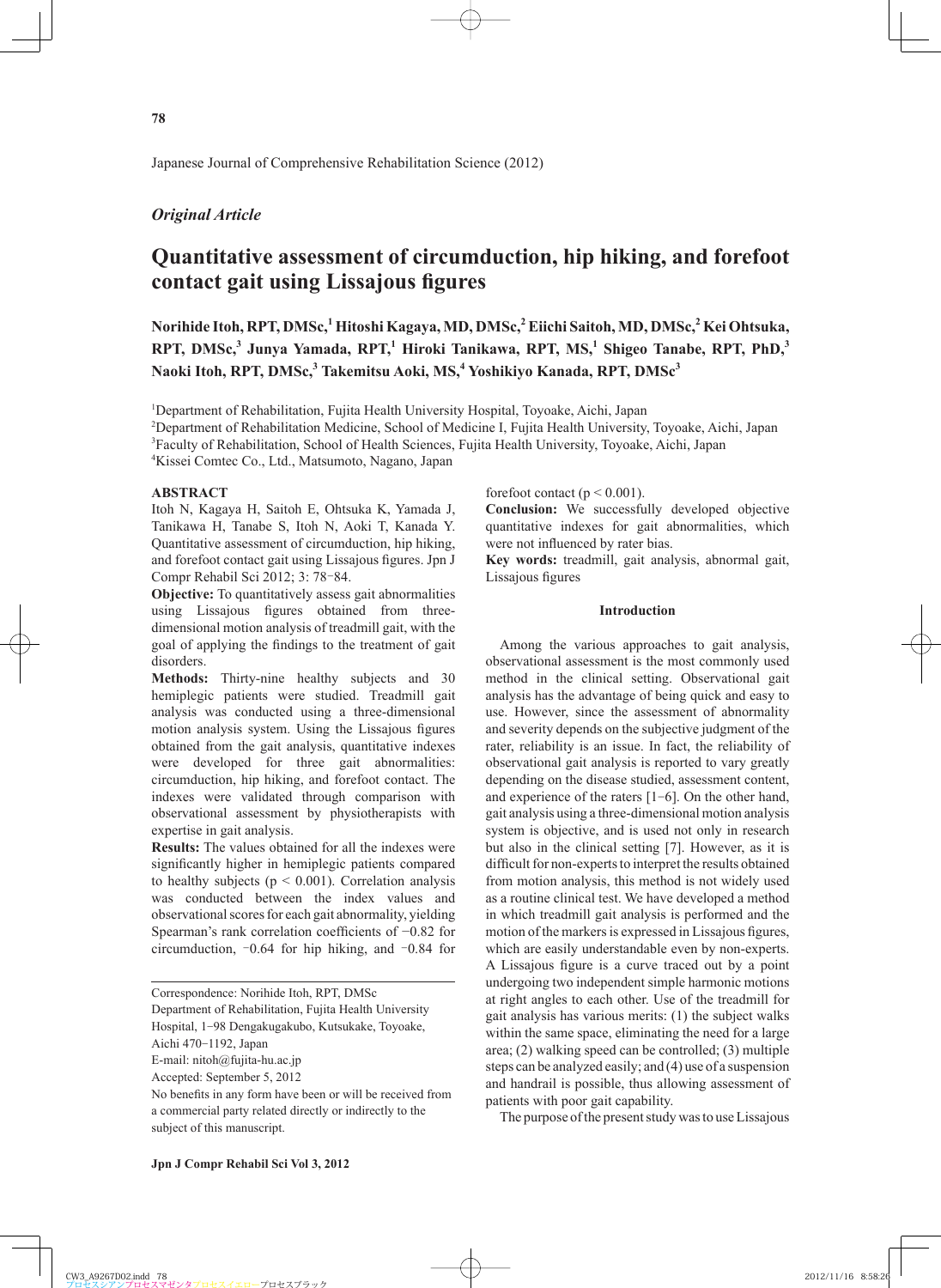figures obtained from three-dimensional motion analysis of treadmill gait to develop quantitative indexes for the typical gait abnormalities in hemiplegic patients (circumduction, hip hiking, and forefoot contact), and to examine the validity of the indexes through comparison with observational assessments by physiotherapists with expertise in gait analysis.

# **Methods**

Thirty-nine healthy subjects and 30 hemiplegic patients were studied. The healthy subjects were 28 males and 11 females aged  $30 \pm 5$  years,  $167.3 \pm 8.5$ cm in height and 62.1  $\pm$  10.7 kg in weight (mean  $\pm$ standard deviation). The demographic and clinical profile of the hemiplegic patients is shown in Table 1.

This study was approved by the ethical committee of our institution. Written informed consent was obtained from all subjects after they were given a detailed explanation of the purpose and contents of the study both orally and in writing. Following an explanation of the study content, informed consent was also obtained from the four physiotherapists (clinical experience 15.8 years on average, ranging from 8 to 34 years) who conducted observational gait analysis.

The KinemaTracer® three-dimensional motion analysis system (Kissei Comtec Co., Ltd., Matsumoto, Japan) was used in this study. The KinemaTracer® is composed of a computer for recording and analysis, together with four CCD cameras that were installed around the treadmill. Since the subjects were not familiar with walking on the treadmill, they practiced in advance. After an adequate amount of practice, the threedimensional coordinates of the body markers were determined (X: left/right, Y: anterior/posterior, Z: superior/inferior). A total of ten markers (30 mm in diameter) were placed bilaterally on the acromia, hip joint (one-third distance from the great trochanter on a line joining the anterior superior iliac spine and great trochanter), knee joints (midpoint of the anteroposterior diameter of the lateral femoral epicondyle), ankle joints (lateral malleolus), and toes (5th metatarsal head). Treadmill speed was set at 4 km/h for healthy subjects, and at the subjectively comfortable gait speed or 70 % of that speed for hemiplegic patients. The subjectively comfortable gait speed was the mean speed of two determinations for a 10-m walk. Hemiplegic patients were allowed to use a handrail or brace. Video was recorded at a sampling frequency of 60 Hz and a measuring time of 20 s. At the same time, two video cameras (Handycam HDR-FX1, Sony) were set at the lateral and posterior sides of the affected side to record treadmill gait at a sampling frequency of 30 Hz, and the videos were used for observational gait analysis.

The definitions for the studied gait abnormalities  $$ circumduction, hip hiking, and forefoot contact – are shown in Table 2 [8, 9]. Measurements for the indexes for these gait abnormalities were as follows. The index for circumduction was measured as the difference in distance between the lateral-most X coordinate of the ankle joint marker during  $25-75$  % of the swing phase and the medial-most X coordinate during  $25-75\%$  of the stance phase (Figure 1). The index for hip hiking was obtained from the difference between the maximum value of the Z coordinate of the hip joint marker during the swing phase and the Z coordinate of the contralateral hip joint marker at the same time, corrected for the mean left-right difference of the Z coordinate during the double support phase (Figure 2). The index for forefoot contact was obtained from the difference in distance between the Z coordinate of the ankle joint marker and the Z coordinate of the toe marker at initial contact, minus the difference in distance between the Z coordinates of the ankle joint

|  | Table 1. Demographic and clinical profile of hemiplegic patients. |  |  |  |  |
|--|-------------------------------------------------------------------|--|--|--|--|
|--|-------------------------------------------------------------------|--|--|--|--|

| Age               | $58 \pm 14$ (21-87) years                                                                               |
|-------------------|---------------------------------------------------------------------------------------------------------|
| Height            | $164.1 \pm 8.6$ (140-176) cm                                                                            |
| Weight            | $60.6 \pm 9.4$ (38-78) kg                                                                               |
| Gender            | 24 males, 6 females                                                                                     |
| Diagnosis         | Cerebral infarction, 17; Brain hemorrhage, 11; Subarachnoid hemorrhage, 1; Traumatic<br>brain injury, 1 |
| Affected side     | Right, 18; left, 12                                                                                     |
| Time from onset   | $1,072 \pm 1,485$ (21–6,026) days                                                                       |
| Lower limb $Brs1$ | Stage I, 1; Stage II, 0; Stage III, 4; Stage IV, 15; Stage V, 9; Stage VI, 1                            |
| Gait $FIM2$       | Level 4, 1; Level 5, 10; Level 6, 18; Level 7, 1                                                        |
| Cane use          | Yes, 24; No, 6                                                                                          |
| Brace use         | Yes, 19; No, 11                                                                                         |

Data on age, height, weight and time from onset is expressed as the mean ± standard deviation (range).

<sup>1</sup> Brs, Brunnstrom Stage; <sup>2</sup> FIM, Functional Independence Measure.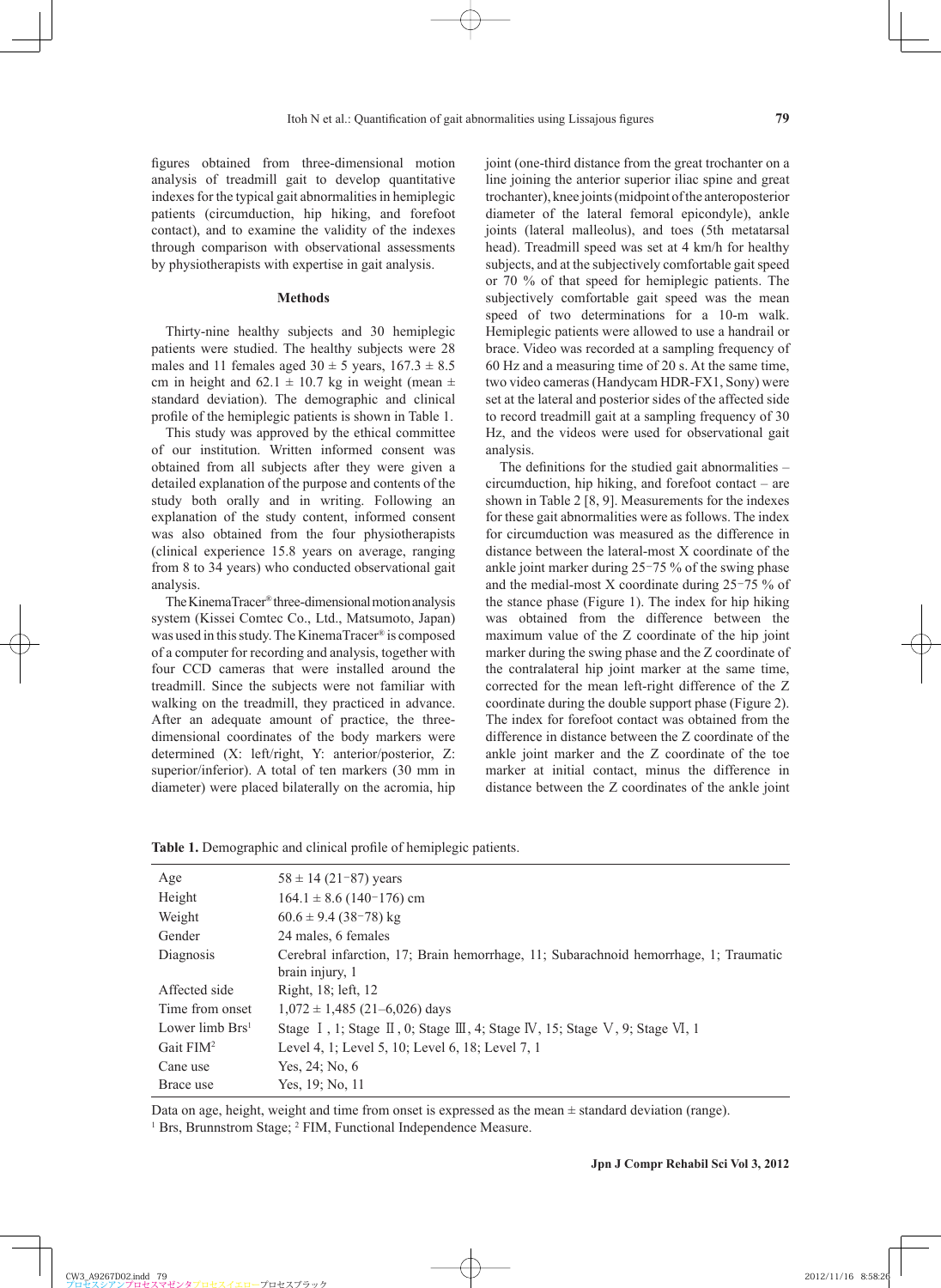## Table 2. Definition of various gait abnormalities.

1. Circumduction

 Lower extremity of the affected side shows hip joint abduction and lateral rotation during initial swing to mid-swing, and hip joint adduction and medial rotation during mid-swing to terminal swing, following a semicircular trajectory. Severity is assessed by the amount of lateral displacement of the foot on the affected side during the swing phase.

2. Hip hiking

 The pelvis on the affected side is raised during pre-swing to mid-swing, associated with shortening of the trunk on the affected side. Severity is assessed by the amount of vertical displacement of the pelvis on the affected side from pre-swing to mid-swing.

3. Forefoot contact

At initial contact, the forefoot on the affected side is the first to make contact, regardless of walking brace use. Severity is assessed by the magnitude of the plantarflexion angle of the ankle joint at initial contact.



# **Circumduction**

Figure 1. Lissajous figures used to measure the index for circumduction.

Lissajous figures at the horizontal plane of the left ankle joint marker in a healthy subject and in a patient with left hemiplegia are shown. The coordinates are X: left/right (+: right, −: left) and Y: anterior/posterior (+: anterior, −: posterior). The gray line denotes the stance phase, and the black line denotes the swing phase. The interval between  $0-25$  % of the stance phase and  $75-100\%$  of the swing phase is shown by the dotted line. The closed circle indicates initial contact, and L is the index value.

marker and toe marker during standing (Figure 3). The normal range of each index was defined as the mean  $\pm$ two standard deviations of the values obtained from healthy subjects.

Observational assessment of gait abnormalities was conducted by four physiotherapists with expertise in gait analysis. The raters observed the videos of the treadmill gait of each subject and scored the severity of each gait abnormality on a five-point scale (Table 3). Before scoring, the raters standardized the definitions for the gait abnormalities. The time of observation of the videos taken from the affected side and posterior side was 15 s for each direction, totally 30 s. For scoring, the raters observed the videos of all the subjects at once, and then observed each subject individually. Consultation among the physiotherapists was not allowed. The median score of the four physiotherapists was used as the final result of assessment of each gait abnormality. To verify the inter-rater reliability of scoring, we calculated Cohen's  $\kappa$  coefficient and the weighted  $\kappa$  coefficient, assigning a discrepancy of one rank as 50 % agreement.

Data is expressed as the mean  $\pm$  standard deviation. Comparison of the index values for each gait abnormality between healthy subjects and hemiplegic patients was conducted using the Mann-Whitney U-test. To examine the validity of the index for each gait abnormality, a correlation analysis was conducted between the index value and observational score, and Spearman's rank correlation coefficient was calculated. Statistical analyses were performed using PASW Statistics 18.0 (SPSS Inc., Chicago, USA). A p value of less than 0.05 was considered statistically different.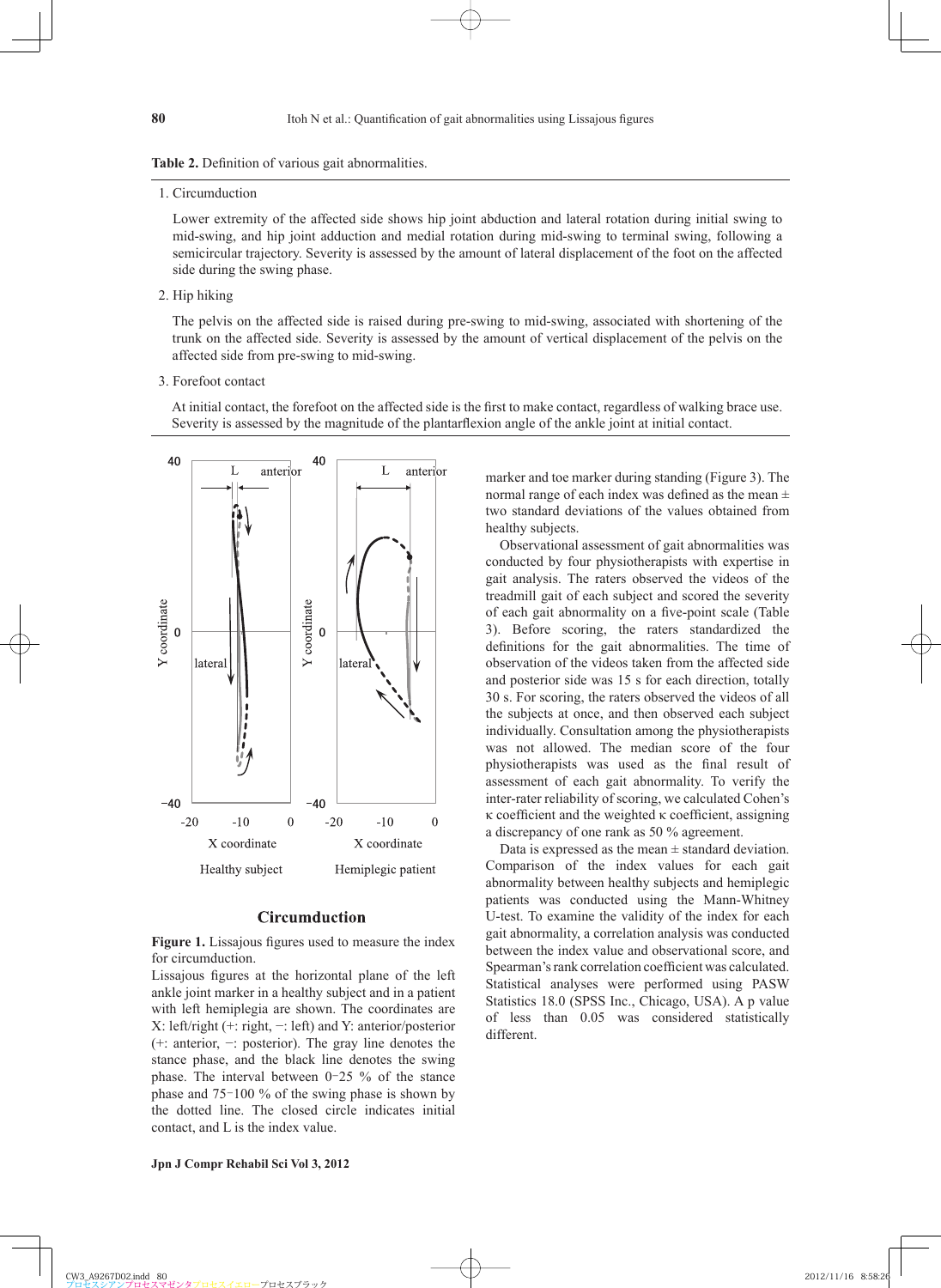

# **Hip hiking**

Figure 2. Lissajous figures used to measure the index for hip hiking. Lissajous figures at the frontal plane of the bilateral hip joint markers in a healthy subject and in a patient with left hemiplegia are shown. The coordinates are X: left/ right (+: right, −: left) and Z: superior/inferior (+: superior; −: inferior). The gray line denotes the stance phase, and the black line denotes the swing phase. The closed circle indicates initial contact, and L is the index value.



# **Forefoot contact**

Figure 3. Lissajous figures used to measure the index for forefoot contact. Lissajous figures at the sagittal plane of the right ankle joint marker  $(a)$  and right toe marker (b) in a healthy subject and in a patient with right hemiplegia are shown. The coordinates are Y: anterior/posterior (+: anterior, −: posterior) and Z: superior/inferior (+: superior; −: inferior). The gray line denotes the stance phase, and the black line denotes the swing phase. The closed circle indicates initial contact, and L is the index value.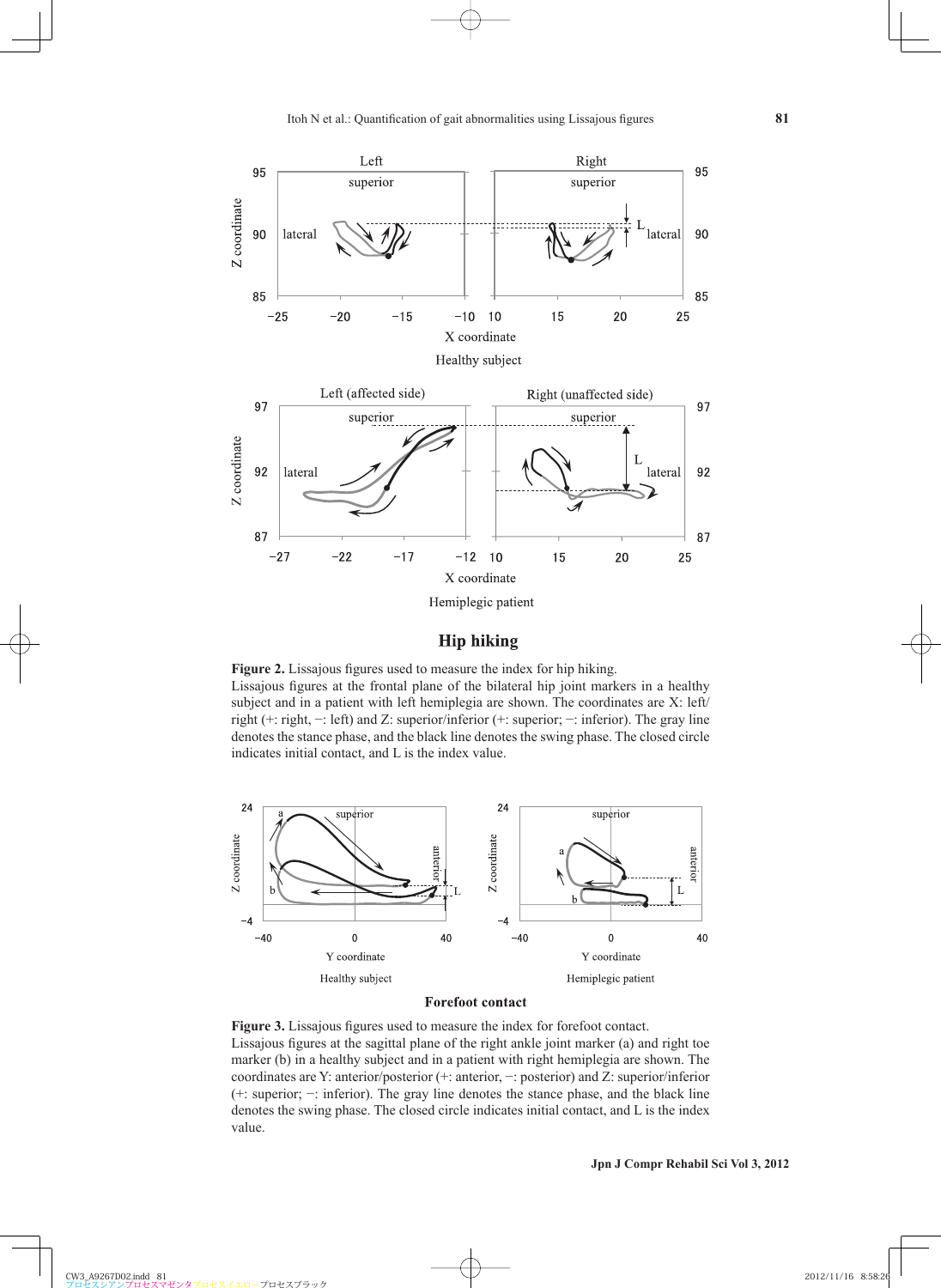| Circumduction / Hip hiking | Forefoot contact                          |
|----------------------------|-------------------------------------------|
| 5: No abnormality          | 5: Heel contact – adequate dorsifiexion   |
| 4: Minimal abnormality     | 4: Foot contact – inadequate dorsifiexion |
| 3: Mild abnormality        | 3: Mild forefoot contact                  |
| 2: Moderate abnormality    | 2: Moderate forefoot contact              |
| 1: Severe abnormality      | 1: Severe forefoot contact                |

**Table 3.** Scores for each gait abnormality.

#### **Results**

## **1. Index values of gait abnormalities**

The index values (mean  $\pm$  standard deviation) for the gait abnormalities were as follows. Index values for circumduction were  $0.78 \pm 1.09$  cm in healthy subjects and  $2.96 \pm 2.75$  cm in hemiplegic patients. Index values for hip hiking were  $0.26 \pm 0.53$  cm in healthy subjects and  $1.73 \pm 1.08$  cm in hemiplegic patients. Index values for forefoot contact were −2.79  $\pm$  0.64 cm in healthy subjects and  $-0.12 \pm 1.31$  cm in hemiplegic patients. For all indexes, the values were significantly higher in hemiplegic patients compared with healthy subjects ( $p < 0.001$ ). The normal ranges (mean ± two standard deviations) were −1.40 to +2.96 cm for circumduction, −0.80 to +1.32 cm for hip hiking, and −4.07 to −1.51 cm for forefoot contact.

#### **2. Validity of indexes for gait abnormalities**

The relationship between observational score and index value for each gait abnormality is shown in Figure 4. In observational gait analysis, the number of hemiplegic patients rated as normal (score 5) was 19 for circumduction, 7 for hip hiking, and 2 for forefoot contact. In quantitative gait analysis, the number of hemiplegic patients with index values within the normal range was 17 for circumduction, 14 for hip hiking, and 4 for forefoot contact. The number of patients who were visually rated as normal and had index values within the normal range was 16 for circumduction, 6 for hip hiking, and 1 for forefoot contact. The number of patients who were visually rated as abnormal and had index values outside the normal range was 10 for circumduction, 15 for hip hiking, and 25 for forefoot contact. The correlation coefficients were −0.82 for circumduction, −0.64 for hip hiking, and −0.84 for forefoot contact. A significant correlation was observed in all the indexes of gait abnormalities ( $p \le 0.001$  for all).

The inter-rater reliability for observational assessment was examined. Cohen's κ coefficient (for full agreement) ranged from  $0.20$  to  $0.45$ , and the weighted  $\kappa$  coefficient ranged from 0.31 to 0.58 (Table 4).



**Figure 4.** Relationship between observational score and marker value for each gait abnormality. The blue horizontal line is the mean value obtained from healthy subjects, and the blue shaded area is the normal range. Open circles represent the data on hemiplegic patients.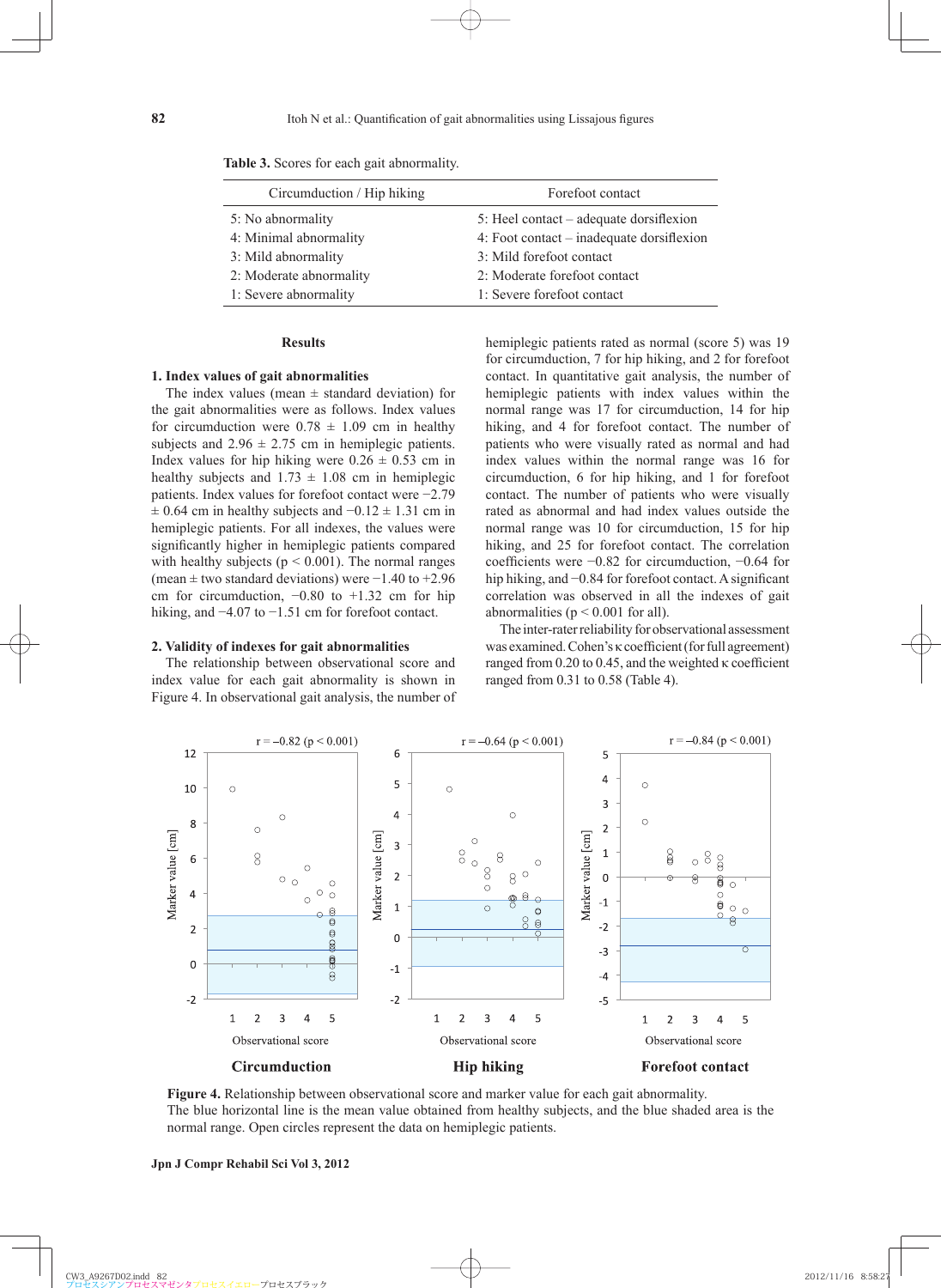|                  | Cohen's $\kappa$ coefficient | Weighted $\kappa$ coefficient |
|------------------|------------------------------|-------------------------------|
| Circumduction    | $0.45(0.30-0.63)$            | $0.52(0.35-0.75)$             |
| Hip hiking       | $0.20(0.02-0.29)$            | $0.31(0.10-0.45)$             |
| Forefoot contact | $0.43(0.31-0.57)$            | $0.58(0.48-0.67)$             |

**Table 4.** Inter-rater reliability of observational gait analysis.

Data is expressed as the mean (range).

## **Discussion**

Gait analysis using marker coordinates to produce a cyclogram was proposed by Bernstein in the 1960s [10]. However, body marker trajectories were rarely used as indexes for gait analysis until much later. In recent years, Hilder et al. [11] compared robot-assisted gait movement with treadmill gait movement of healthy subjects utilizing the movement trajectories of the hip joint, knee joint and ankle joint at the sagittal and frontal planes. Minetti et al. [12] used the threedimensional trajectory of the body center to analyze gait and running. In the present study, we used the Lissajous figures obtained from anatomical locations characterizing gait abnormalities (circumduction, hip hiking, and forefoot contact) as indexes, and compared the results of quantitative analysis using these indexes with the scores from observational assessment by physiotherapists with expertise in gait analysis. Our results showed that all the index values were significantly larger in hemiplegic patients compared with healthy subjects, confirming that these indexes are useful for indicating gait abnormalities. In addition, in patients assessed by observational analysis as having gait abnormality (scores 1 to 4), almost all the index values were outside the normal ranges. Furthermore, a strong correlation was observed between the observational scores and the values of all three indexes, indicating that the indexes are valid for the assessment of gait abnormalities.

Conventional gait analysis using a three-dimensional motion analysis system quantifies time-distance factors such as stride time and length, or kinematic factors such as joint angle [13]. This data alone does not clearly convey a gait abnormality and is often difficult to understand for non-experts, which is the main problem of the analysis. On the other hand, in our novel method, the Lissajous figures of the markers depict the movement patterns, per se, of various gait abnormalities, and are used to quantitatively calculate the index values. Therefore, even non-experts can intuitively understand the motion analysis.

Conventional observational gait analysis is influenced by the experience of the raters. A manual or guide is necessary to ensure that the assessment is conducted with a high degree of accuracy [14], and a clear definition of the measurement standards will improve the inter-rater reliability [15]. In the present study, the raters were physiotherapists with expertise in gait analysis, and observational assessment was conducted after standardizing the definition of each gait abnormality. The  $\kappa$  coefficient can be interpreted as follows: inter-rater agreement is considered slight at 0.00 $-0.20$ , fair at 0.21 $-0.40$ , moderate at 0.41 $-0.60$ , substantial at  $0.61 - 0.80$ , and almost perfect at  $0.80$ <sup>-</sup> 1.00 [16]. Eastlack et al. [2] reported that 54 physiotherapists assessed the gait of three patients with rheumatoid arthritis on a three-point scale, and the generalized  $\kappa$  coefficients ranged from 0.11 to 0.52. In a study by Keenan et al.  $[6]$ , five podiatrists used a three-point scale to evaluate the gait of 14 adults with no history of orthopedic diseases, and reported poor inter-rater agreement ( $\kappa$  coefficient 0.19). In the present study, the inter-rater agreement was slight to moderate, and is not inferior to previous reports. To ensure the reliability of the observational gait analysis, we used the median score in the correlation analysis. A high correlation was obtained between the median score of observational assessment and the indexes using Lissajous figures, indicating that we have successfully developed quantitative indexes of gait abnormalities, which are more objective and not affected by rater bias.

In this study, hemiplegic patients were allowed to use a handrail and brace. However, neither device was used during measurements in healthy subjects, based on which the normal ranges were determined. This difference may have affected the present results, and further investigation is required.

In rehabilitation medicine, the use of objective and quantitative indexes in gait analysis is essential for refinement of gait training for individual patients. The introduction of gait analysis that can be used in the busy clinical setting, in a manner that is easily and intuitively understandable, would contribute to improved rehabilitation. Quantitative evaluation of other gait abnormalities will be attempted in the future.

# **References**

- 1 . McGinley JL, Goldie PA, Greenwood KM, Olney SJ. Accuracy and reliability of observational gait analysis data: judgments of push-off in gait after stroke. Phys Ther 2003; 83: 146-60.
- 2 . Eastlack ME, Arvidson J, Snyder-Mackler L, Danoff JV, McGarvey CL. Inter-rater reliability of videotaped